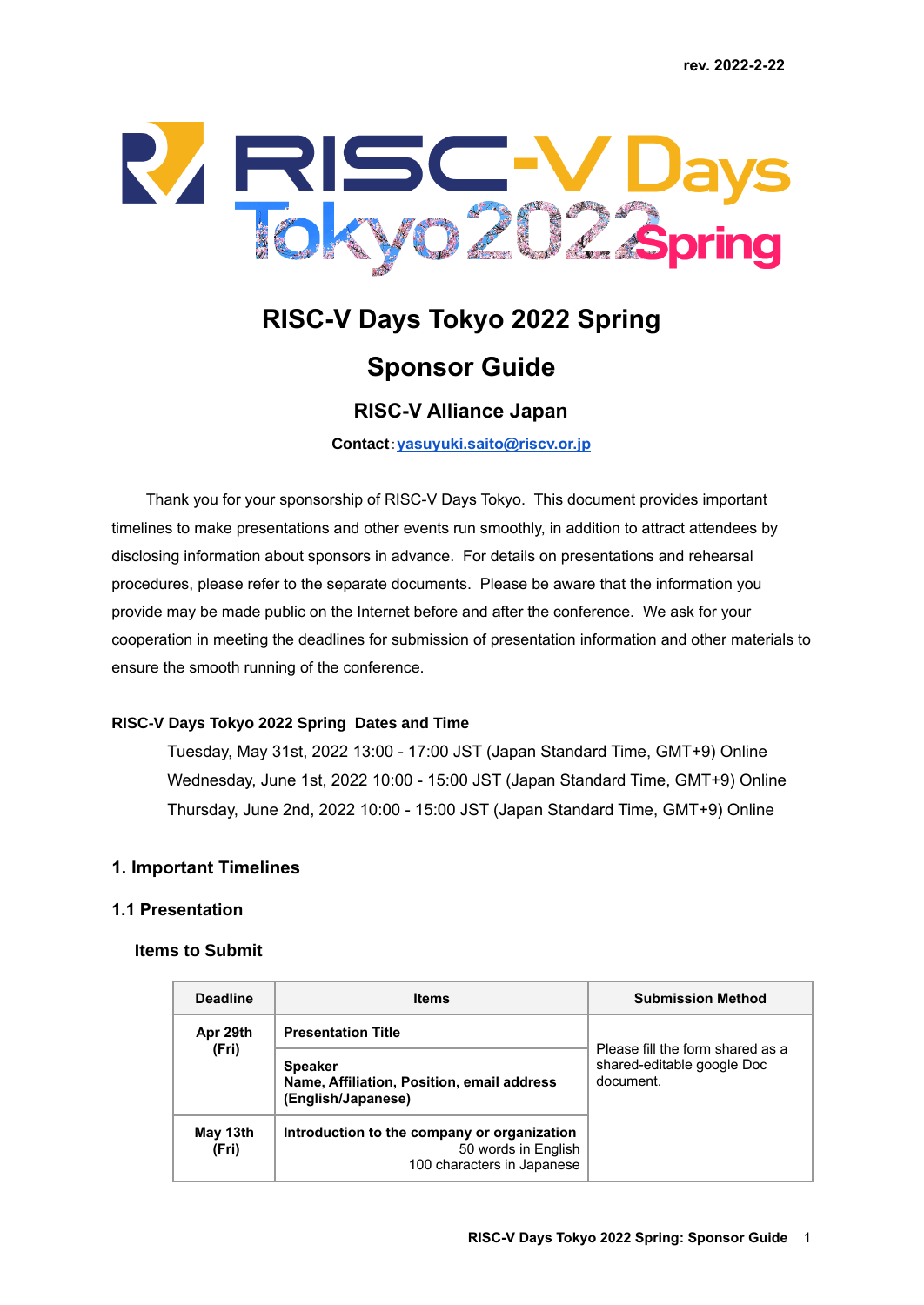|                   | <b>Speaker Biography</b><br>50 words in English<br>100 characters in Japanese    |                                                 |
|-------------------|----------------------------------------------------------------------------------|-------------------------------------------------|
|                   | Speaker's photo (square)                                                         |                                                 |
|                   | Speaker's contact information                                                    |                                                 |
| May 20th<br>(Fri) | <b>Presentation Outline</b><br>50 words in English<br>100 characters in Japanese |                                                 |
| May 27th<br>(Mon) | <b>Final Presentation PDF</b>                                                    | Please send it to<br>yasuyuki.saito@riscv.or.jp |

The information you provide above will be posted on the conference web portal.

Please refer to the following examples:

- **○ [https://riscv.or.jp/en/risc-v-days-tokyo-2022-spring-en](https://riscv.or.jp/en/risc-v-days-tokyo-2022-spring-en/)**
- **○ [https://riscv.or.jp/riscv-day-tokyo-2022/presenter-bios-en](https://riscv.or.jp/riscv-day-tokyo-2020/presenter-bios)**
- **○ <https://riscv.or.jp/risc-v-days-tokyo-2022-spring/>**
- **○ [https://riscv.or.jp/riscv-day-tokyo-2022/presenter-bios](https://riscv.or.jp/riscv-day-tokyo-2020/presenter-bios)**

#### **Rehearsal**

| <b>Date</b>          | <b>Item</b>                              | <b>Scheduling Method</b> |
|----------------------|------------------------------------------|--------------------------|
| May $9 \sim$ May 13  | <b>Presentation Rehearsal Scheduling</b> | TBD (will inform later)  |
| May 16 $\sim$ May 27 | <b>Presentation Rehearsal</b>            | TBD (will inform later)  |
| May $31 \sim$ Jun 2  | The day of the event                     |                          |

A separate document will be sent to you with details on how to rehearse and conduct your presentation.

#### **1.2 Online RISC-V Pavilion (Virtual Demo Booth)**

Recommended online meeting and demo setting dates and time : June 1st and 2nd 15:00 - 17:00 JST (Japan Standard Time, GMT+9) Onlin

#### **Items to Submit**

| <b>Deadline</b>   | <b>Items</b>                                                                            | <b>Submission Method</b>                                        |
|-------------------|-----------------------------------------------------------------------------------------|-----------------------------------------------------------------|
| Apr 29th<br>(Fri) | Demo Title                                                                              | Please fill the form shared<br>as a shared-editable<br>document |
| Deadline #1       | <b>Demonstrator</b><br>Name, Affiliation, Position, email address<br>(English/Japanese) |                                                                 |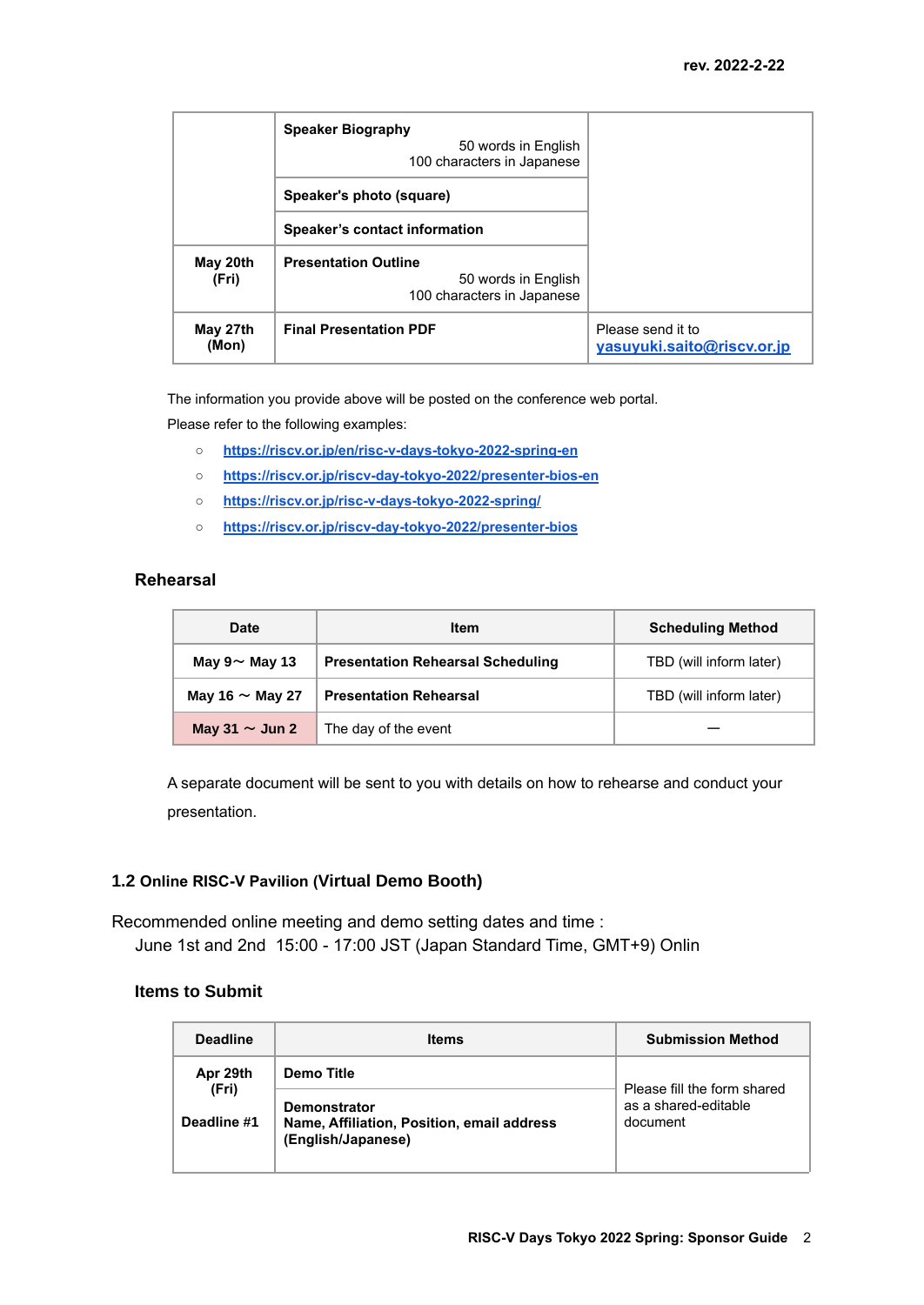| May 13th<br>(Fri)    | Introduction to the company or organization<br>50 words in English<br>200 characters in Japanese |
|----------------------|--------------------------------------------------------------------------------------------------|
| Deadline #2          | <b>Demonstrator Biography</b><br>50 words in English<br>200 characters in Japanese               |
|                      | Demonstrator's photo (square)                                                                    |
|                      | <b>Speaker contact information</b>                                                               |
| May 20th             | Description Image for the Demo Web Portal                                                        |
| (Fri)<br>Deadline #3 | <b>Description of the Demo</b><br>100 words in English<br>400 characters in Japanese             |
|                      | Demonstration Time ( $\overline{m}$ : Apr xx 10:00 ~ 16:00)                                      |
|                      | <b>Email Address for receiving private messages</b>                                              |
|                      | <b>URL to the Live Demo</b><br>(assumes use of Zoom or other video-conf system)                  |
|                      | URL to promotional demo introduction video<br>(a URL to Youtube, etc.)                           |
|                      | <b>Promotional Demo Introduction PDF</b><br>(a URL to the PDF is acceptable)                     |

The information you provide above will be posted on the conference web portal.

Please refer to the following examples:

<https://riscv.or.jp/en/risc-v-days-tokyo-2021-autumn-en/#VDB>

<https://riscv.or.jp/en/risc-v-days-tokyo-2021-autumn-en/online-pavilion/#SHC>

#### **Jananese**

[https://riscv.or.jp/risc-v-days-tokyo-2021-autumn/](https://riscv.or.jp/risc-v-days-tokyo-2021-autumn/%EF%BC%83VDB)#VDB

<https://riscv.or.jp/risc-v-days-tokyo-2021-autumn/online-pavilion//#SHC>

#### **Connection Test**

**The demo organizer is responsible to perform the connection test of the live demo**

#### **delivery.**

| <b>Date</b>               | <b>Item</b>                      | <b>Scheduling Method</b> |
|---------------------------|----------------------------------|--------------------------|
| $\sim$ May 20th           | Live demo deadline # 3 items     |                          |
| $\sim$ May 27th           | <b>Live demo Connection Test</b> |                          |
| Jun 1st $\sim$<br>Jun 2nd | The day of the event             |                          |